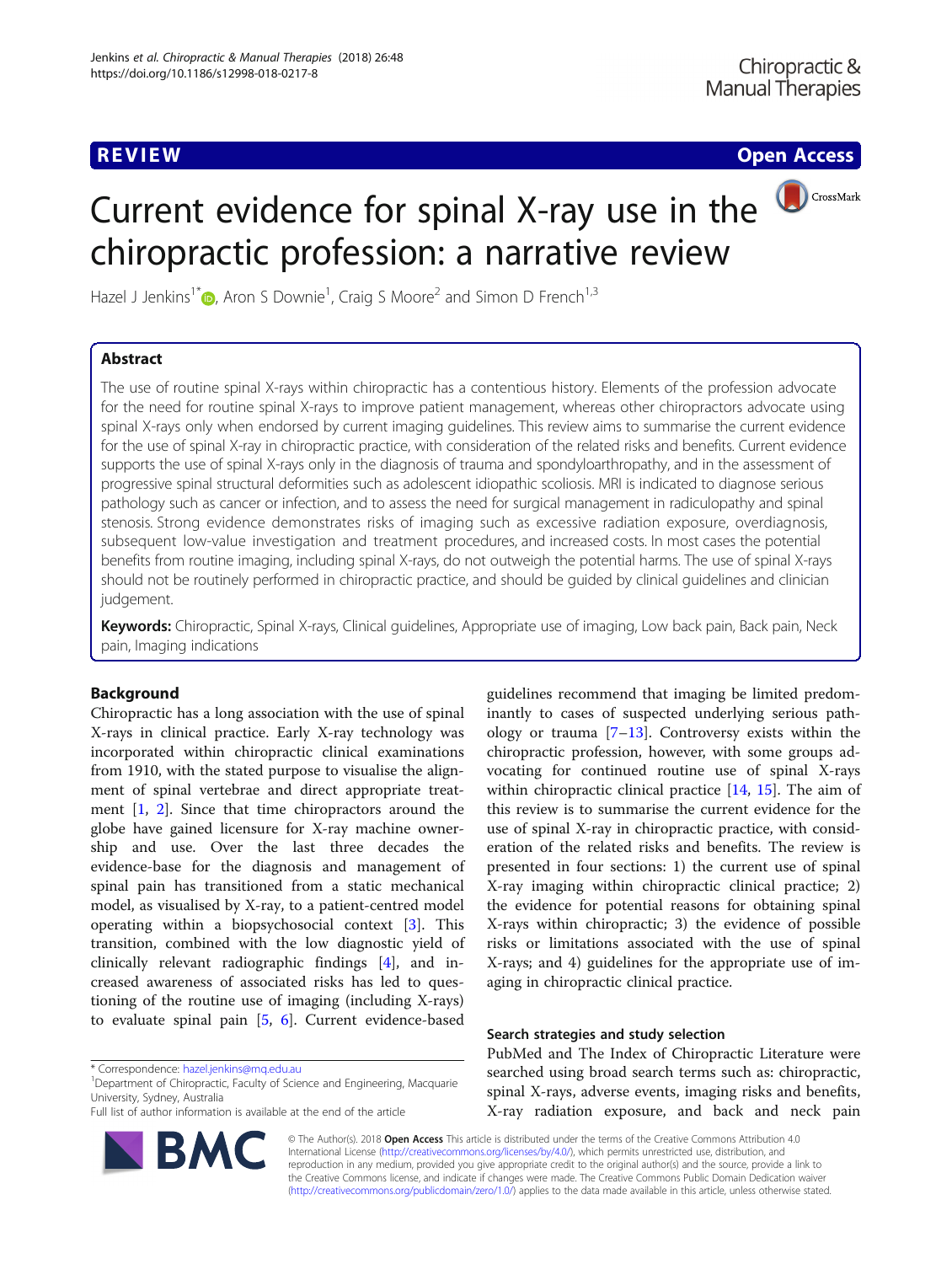guidelines. Reference lists from relevant review articles were also searched. Guidelines and systematic reviews were selected where possible.

# Current use of spinal X-ray within chiropractic clinical practice

The proportion of patients receiving X-ray as a result of chiropractic consultation ranges from 8 to 84% [[16](#page-8-0)–[24](#page-8-0)]. Significant decrease in X-ray utilisation over time has been shown in some studies [\[16](#page-8-0), [20](#page-8-0), [25\]](#page-8-0), whereas an increase in X-ray utilisation by chiropractors over time has also been identified [[23\]](#page-8-0). A recent Australian Medicare benefits schedule review taskforce concluded that spinal X-rays continued to be overused within chiropractic clinical practice [[26\]](#page-8-0). As a result, Medicare rebates for three and four-region spinal X-rays in Australia under the public health system have been withdrawn from chiropractors, while remaining for physiotherapists and osteopaths [[26](#page-8-0)]. Of additional concern, only 50% of Australian chiropractors report awareness of current radiographic guidelines for low back pain [\[27\]](#page-8-0).

Reasons given for obtaining spinal X-rays by chiropractic practitioners are varied, with many not supported by evidence of benefit. These include diagnosis of pathology or trauma; determination of treatment options; detection of contraindications to care; spinal biomechanical analysis; patient reassurance; and medicolegal reasons [[27](#page-8-0)–[30\]](#page-8-0). Specific drivers of these varied reasons for obtaining X-rays are unknown, although some associations have been demonstrated including lack of education, ownership of X-ray facilities, and preferred chiropractic technique modalities [[27\]](#page-8-0). A number of different treatment technique modalities exist within chiropractic, some of which advocate the use of routine spinal X-rays to perform biomechanical analysis, direct appropriate treatment, and perform patient reassessment [\[2\]](#page-8-0). Different chiropractic educational institutions show a similar variance in their teaching of potential reasons to obtain X-rays [\[31](#page-8-0)], and this is reflected in an association between both rates of X-ray utilisation [\[17\]](#page-8-0), and unorthodox use of radiography [[32](#page-8-0)], with the institution of chiropractic education.

There is a growing movement in healthcare to reduce low-value care, including unnecessary and wasteful tests and procedures [\[33](#page-8-0)–[35\]](#page-8-0), spearheaded by the Choosing Wisely™ movement [\[36](#page-9-0)]. Choosing Wisely™ works with healthcare organisations and patient groups to develop campaigns to address overuse of tests that do not add value for patients and may cause harm. Reducing inappropriate imaging for low back pain is a prominent message in many Choosing Wisely™ campaigns for different healthcare providers, including the American Chiropractic Association and Chiropractic Australia [[37](#page-9-0)–[40](#page-9-0)]. This has been driven by inappropriate imaging that leads to patient harm, inefficiencies and waste in the healthcare system [\[36](#page-9-0), [40](#page-9-0), [41\]](#page-9-0).

# Evidence for potential reasons for obtaining spinal X-rays within chiropractic

## Diagnosis of pathology or trauma

Spinal X-rays are well established as a diagnostic modality to aid in the confirmation of suspected serious pathology or traumatic injury, as reflected in current imaging guidelines  $[7-13]$  $[7-13]$  $[7-13]$  $[7-13]$ . A chiropractors' diagnosis of underlying serious pathology (i.e. cancer, infection, spondyloarthropathy) or traumatic fracture is important as clinical management would necessitate referral to medical specialities and may contraindicate manipulative therapy.

Serious pathology and traumatic injury, however, are rare causes of spinal pain. Various studies have found the incidence of serious pathology presenting as low back pain in primary care settings to be between 0.2 and 3.1% [\[4](#page-8-0), [21,](#page-8-0) [42](#page-9-0)–[44](#page-9-0)], and fracture to be between 0.2 and 6.6% [[4,](#page-8-0) [21,](#page-8-0) [42](#page-9-0)–[44\]](#page-9-0). Therefore, while these diagnoses are important to be made when the clinical circumstances exist, routine use of X-ray imaging to diagnose these conditions is not recommended due to the rarity of these presentations in clinical practice. Furthermore, recent evidence informed consensus suggests referral for MRI and blood tests, rather than X-ray, as the preferred investigation when serious pathology such as cancer or infection is suspected [[45\]](#page-9-0).

Spinal X-ray imaging may also be used to diagnose more benign spinal findings such as degenerative arthritis, spondylolisthesis, and transitional vertebral segments. An important consideration, however, is whether these radiographic findings are clinically important, and whether there is evidence that diagnosis by X-ray leads to a change in patient management. Many of these radiographic findings, although relatively common [[21,](#page-8-0) [46,](#page-9-0) [47](#page-9-0)], show either no or weak association with symptomatology [[48](#page-9-0)–[52](#page-9-0)], making their clinical relevance questionable. Furthermore, there is no high quality evidence to demonstrate that patient management should be modified based on presence of benign radiographic findings that could not be determined from patient clinical history or exam alone. Current chiropractic clinical practice guidelines do not differentiate between treatment options based on the presence or absence of these benign radiographic findings [[10\]](#page-8-0). Therefore, based on the evidence, the use of X-ray imaging to diagnose benign spinal findings will not improve patient outcomes or safety.

## Determining treatment options

The use of spinal X-ray imaging may be justified where findings may result in a beneficial change to patient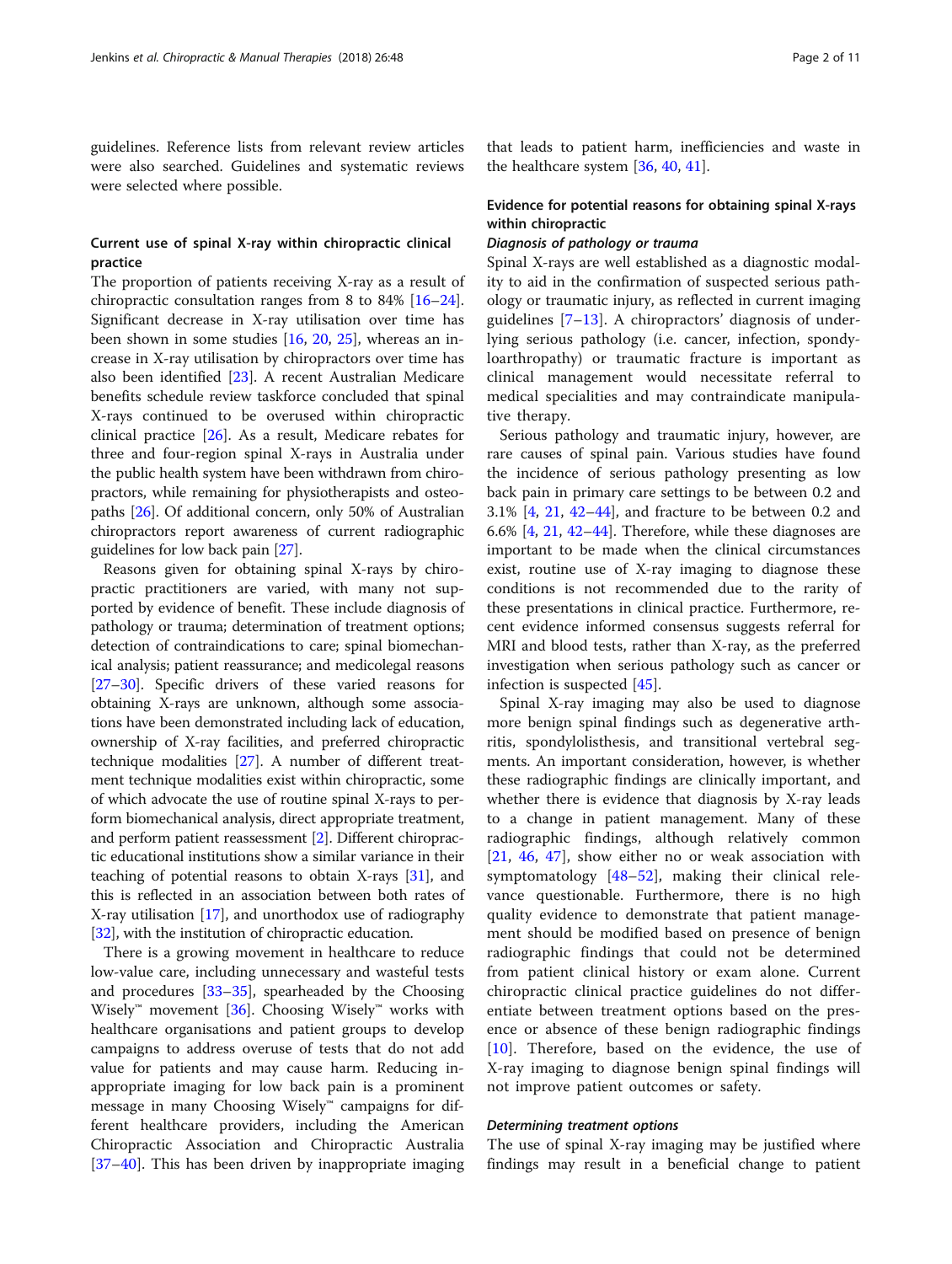management. For patients presenting with conditions such as radiculopathy or spinal stenosis, imaging may be used to support the decision-making process (e.g. to determine whether conservative or surgical care is more appropriate) [\[7](#page-8-0), [8,](#page-8-0) [45](#page-9-0)]. However, most cases of radiculopathy or stenosis can initially undergo a trial of conservative care [\[45](#page-9-0), [53\]](#page-9-0), and there is no evidence that early imaging leads to improved management beyond that informed by the clinical presentation alone [[54\]](#page-9-0). Current guidelines recommend that imaging be deferred until after a trial of care, and is only indicated in cases of progressive or widespread neurological compromise [[7,](#page-8-0) [8,](#page-8-0) [45](#page-9-0)]. In these cases, X-ray is not recommended and MRI is the more valuable form of imaging for as-sessment [[8,](#page-8-0) [45\]](#page-9-0).

The use of spinal X-ray imaging has been postulated to be important to help direct appropriate chiropractic management, where specific X-ray findings would lead to a change in the type of technique modality selected. However, we could find no studies assessing the impact of routine imaging on technique modality selection resulting in improved patient outcomes. While there are many different technique modalities used within chiropractic practice, there is a lack of high quality evidence to indicate which technique modalities are superior for a given condition. Furthermore, spinal X-ray has not been found to be a useful method to determine the site of spinal manipulation [\[55\]](#page-9-0). For usual medical care of non-specific back or neck pain, studies show no difference in treatment outcome when routine spinal X-rays have been used, compared to management without X-rays [\[56](#page-9-0), [57\]](#page-9-0). Therefore, without any clear evidence of benefit of using spinal X-ray to direct treatment modality selection, clinician selection of modality should be made based on the clinical presentation, and the use of initial X-ray confirmation is not justified..

## Screening patients for contraindications prior to care

A common reason suggested by chiropractors for spinal X-ray imaging is to screen for anomalies or serious pathology that may contraindicate treatment that were otherwise unsuspected by the clinical presentation. While some cases of serious pathology, such as cancer and infection, may not initially present with definitive symptoms, X-ray assessment at this early stage of the disease process is also likely to be negative, and is not recommended as a screening tool [\[58](#page-9-0)]. The development of symptoms, which would then indicate the need for imaging referral, often reflects progression of the underlying pathology, and therefore an increased likelihood of observing related imaging findings. However, even in symptomatic patients, MRI rather than X-ray is recommended as the initial imaging modality due to the higher sensitivity of MRI for the detection of pathological

changes [[45](#page-9-0), [58\]](#page-9-0). Pathological causes of back and neck pain are rare  $[4, 42, 44]$  $[4, 42, 44]$  $[4, 42, 44]$  $[4, 42, 44]$  $[4, 42, 44]$  $[4, 42, 44]$ , and even fewer cases would be asymptomatic, further reducing the potential benefit of routine imaging. Furthermore, imaging referral consistent with current imaging guidelines has not been shown to have an increased risk of missing serious pathology [[44,](#page-9-0) [59](#page-9-0)]. Therefore, routine imaging (including spinal X-rays) for unsuspected serious pathology is not supported by evidence.

Anatomical anomalies in the upper cervical spine, such as agenesis of the dens and fusion of the occiput and atlas, have been postulated to be associated with increased upper cervical instability or neural compromise that may contraindicate manipulative therapy  $[46, 60]$  $[46, 60]$  $[46, 60]$  $[46, 60]$  $[46, 60]$ . These anomalies present with varied symptomatology, and can be difficult to clinically diagnose, thus X-ray screening has been suggested [[21](#page-8-0)]. However, the contraindication of manipulative therapy for patients with these anomalies is on a theoretical basis, rather than documented clinical evidence of harm [[61\]](#page-9-0). A scoping review of risks of manual treatment to the spine did not identify any reports of harm after manipulative therapy that were attributed to the presence of upper cervical anatomical anomalies [[62\]](#page-9-0). Prevalence rates of upper cervical anatomical anomalies are also low (between 2.1 to 3.7% [[21,](#page-8-0) [46](#page-9-0)]). The low prevalence, combined with uncertain clinical significance suggests that the use of routine X-ray to screen for congenital anomalies in asymptomatic patients is not supported by evidence.

## Spinal biomechanical analysis

Spinal biomechanical analysis, or spinography, has long been associated with chiropractic X-ray imaging. Early chiropractic practice was focused on the correction of spinal misalignment through spinal manipulation (adjustment), with spinography used to inform this process [[1\]](#page-8-0). Typically, X-ray images would be analysed to measure intersegmental rotation, tilt, or displacement and to measure spinal curvatures. Specific spinal adjustments could then be selected to correct the measured segmental or global misalignments. Additionally, post-treatment X-rays have been used as an outcome measure to assess for improvement in segmental or global spinal alignment with treatment [[15](#page-8-0)].

The clinical significance of variations in spinal curvatures commonly found on X-ray imaging remains controversial. Although there is evidence that X-ray can be a reliable tool for assessing intersegmental or global spinal alignment, with good measures of inter-and intra-examiner reliability [[63](#page-9-0)–[65\]](#page-9-0), the clinical relevance of these findings and usefulness in directing subsequent treatment selection has not been sufficiently demonstrated. In addition, alterations in X-ray spinal alignment may also reflect other factors such as variations in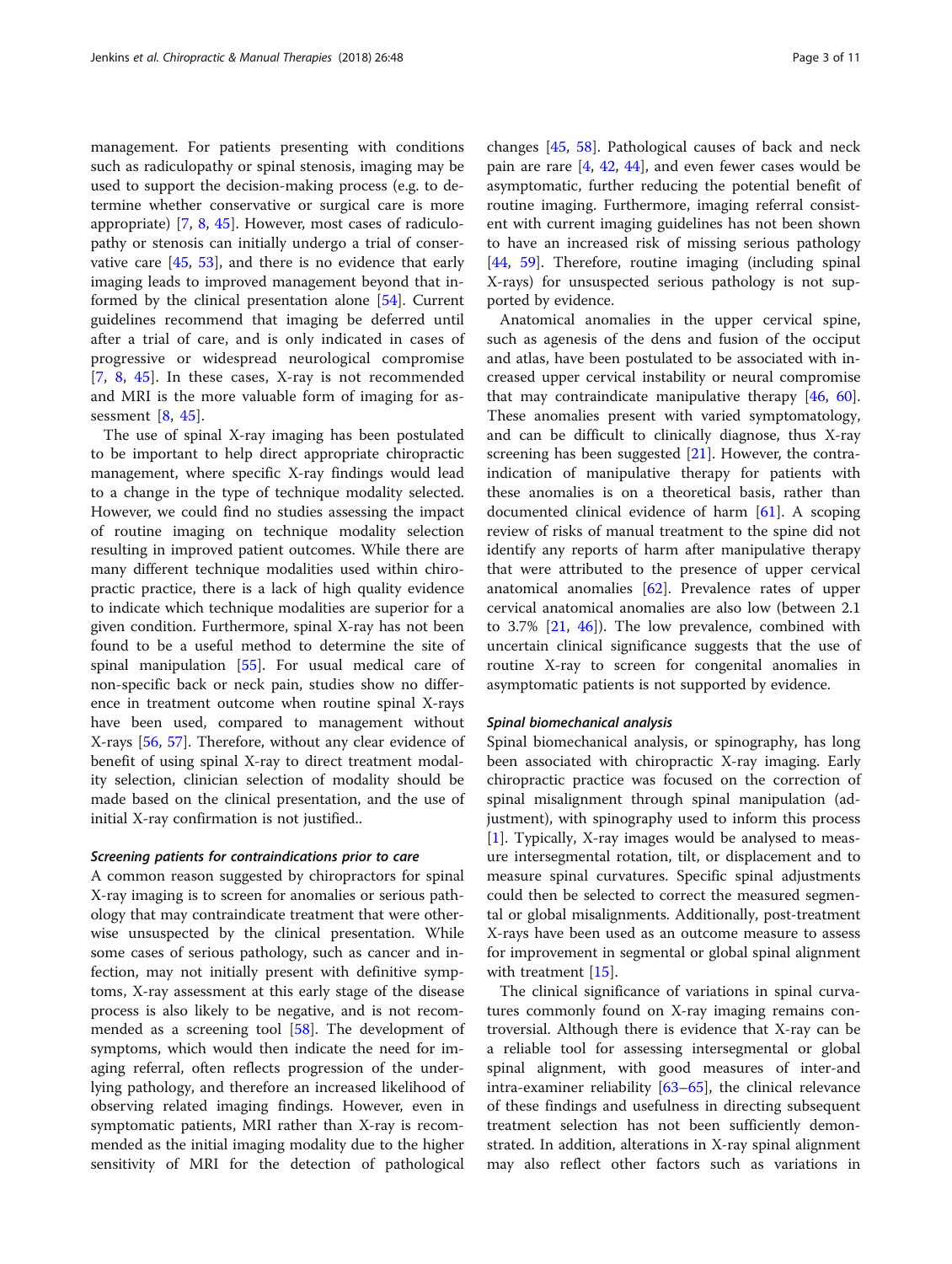patient positioning during X-ray imaging, pain, or short-term muscle spasm  $[66]$  $[66]$  $[66]$ , and as such may not be appropriate to inform ongoing patient management.

Some studies have reported an association between pain and variation in spinal curvatures [[67](#page-9-0)–[69\]](#page-9-0), while others have not found significant association [[70](#page-9-0), [71\]](#page-9-0) or argue that the association may be coincidental or reflective of normal variability [[72,](#page-9-0) [73\]](#page-9-0). Individual study findings that associate symptomology with changes in spinal curves must be balanced by the findings from a systematic review by Christensen and Hartvigsen who found no robust evidence of association [[74](#page-9-0)]. Treatment directed by biomechanical X-ray analysis of the spine has shown some evidence for a positive effect on both spinal curves and pain [[75](#page-9-0), [76](#page-9-0)], however, findings related to pain are not consistently demonstrated [\[77](#page-9-0)]. It is also unclear whether X-ray analysis of spinal posture is required or whether visual analysis would result in similar treatments being provided [[78](#page-9-0)–[81](#page-9-0)]. Therefore, it is unclear whether treatments using biomechanical X-ray analysis produce better outcomes, including any additional short and long-term cost and health benefits, compared to treatment without the use of X-ray analysis. As a result, there is currently insufficient evidence to recommend the use of routine spinal X-rays to analyse spinal biomechanics.

In contrast, X-ray analysis of structural spinal deformities is recommended to direct appropriate treatment in children or adolescents, where curve progression is of concern, or in adults with a progressive or acutely painful scoliosis or thoracic kyphosis [[7\]](#page-8-0). In these cases, X-ray findings may result in alternate management, such as bracing or spinal surgery, may be necessary to prevent further deformity, or may reveal potential pathological causes of acutely painful or progressive spinal curves [[82\]](#page-9-0). There is no current evidence that X-ray analysis of benign scoliotic curves in adults, or functional scoliotic curves in children or adolescents is required, or that it will improve conservative management in a significant way.

## Patient reassurance

The use of imaging to reassure patients that they have no underlying pathology has been reported as a potential reason for imaging referral. Patients often expect imaging for the management of back pain [[83](#page-9-0)], largely because they believe that it will help to diagnose their pain and direct suitable treatments [\[84](#page-9-0)]. However, routine use of imaging has actually been associated with a lesser sense of wellbeing [[85\]](#page-9-0), and lower overall health status [[56\]](#page-9-0). Other strategies to reassure the patient such as education and explanation of the evidence about the use of routine imaging should be used as a first approach [[8,](#page-8-0) [53,](#page-9-0) [59\]](#page-9-0).

## Medicolegal reasons

The use of imaging can be related to practitioner medicolegal concerns and the perceived risk that routine imaging reduces the risk of missing a more serious diagnosis [\[86](#page-10-0), [87\]](#page-10-0). As discussed, research does not support the use of X-ray imaging as a reliable tool for the early detection of underlying serious pathology, or in screening for unsuspected anomalies. The authors are not aware of evidence where routine imaging has decreased the risk of malpractice claims made against chiropractors.

# Evidence of possible risks or limitations associated with the use of spinal X-rays Radiation exposure

Radiation exposure from spinal X-rays is well recognised and quantifiable, ranging from 0.2 mSv for cervical spine X-rays, 1.5 mSv for lumbar spine X-rays, to 2.7 mSv for three-region spine X-rays  $[88]$  $[88]$ . These are considered to be low levels of single exposure, comparable to less than 1 year of exposure to natural background radiation [\[89](#page-10-0)]; however, cumulative exposure also needs to be considered, with some chiropractors' advocating repeat spinal X-rays to monitor spinal change from the care provided [[15\]](#page-8-0). The collective dose from spinal imaging is high and chiropractors' have been shown to have a relatively high contribution to that collective dose [\[19](#page-8-0)], without corresponding high levels of demonstrated patient benefit.

Risks of harm from low levels of radiation exposure are difficult to calculate. Increased risk of cancer has been definitively associated with high-levels of radiation exposure in survivors of the atomic bombings of Hiroshima and Nagasaki [[90](#page-10-0)]. Risk from low-levels of radiation exposure has been extrapolated using the linear no-threshold model [[90\]](#page-10-0). This model assumes no safe level of radiation exposure, with a linear association between radiation exposure and risk of cancer. Epidemiological studies have associated protracted low-level radiation exposure and CT scans in childhood with increased cancer risk [\[91](#page-10-0)–[93\]](#page-10-0); however, increased risk of cancer at low-levels of radiation exposure and the accuracy of the linear no-threshold model have not been definitively demonstrated.

Alternate models for the risk of low-levels of radiation have been postulated, including the linear threshold and hormetic models [\[94\]](#page-10-0). The linear threshold model incorporates a threshold below which radiation exposure is not associated with increased risk of cancer [\[94](#page-10-0)]. The hormetic model postulates that low levels of radiation exposure may in fact produce benefits rather than damage to tissue  $[94]$  $[94]$ . Evidence for these models is inconclusive [[94,](#page-10-0) [95](#page-10-0)], and uncertainty remains as to the risk associated with low-level radiation exposure. In addition, even assuming these alternate models to be accurate,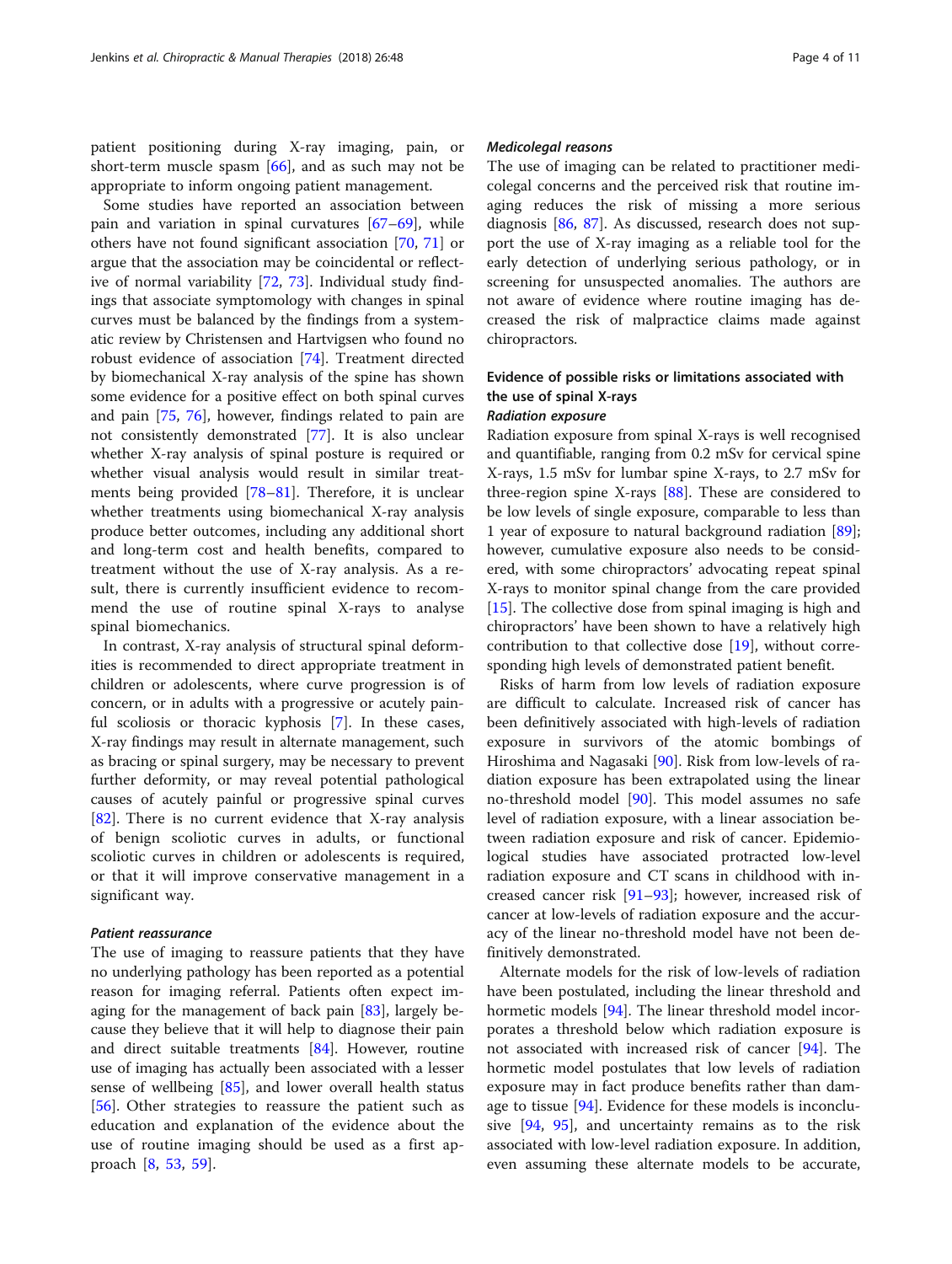there is no definitive data regarding the exact threshold of radiation exposure that would be considered either beneficial or safe. There is also no way to accurately calculate past radiation exposure from natural and additional sources to account for summative levels of radiation exposure that might increase risk. Therefore, regardless of the model of risk of low levels of radiation exposure used, it is not currently possible to define a 'safe' level of radiation exposure, with no additional risk.

Without definitive thresholds of safe levels of radiation exposure, it should be assumed that some level of risk is associated with the use of X-rays. This risk is considered under the precautionary principle to 'First do no harm' [[96\]](#page-10-0), and is recognised by practice standards and radiation protection principles advocating the 'As Low As Reasonably Achievable' (ALARA) principle [[97\]](#page-10-0). Whether X-rays are taken, which X-ray series are requested, and the technique used to perform the X-ray are all important considerations to ensure that radiation exposure is as low as possible [\[97\]](#page-10-0).

The risk from radiation exposure should not be considered a barrier to requesting imaging where it is clinically justifiable. Even using the linear no-threshold model, lifetime risk of cancer from a single X-ray is considered to be minimal in the neck  $(1/1000000-1/100000)$  and very low in the spine  $(1/100000-1/10000)$  [\[95](#page-10-0)], and, therefore, should not be a reason to limit the use of X-ray when clinically indicated, as recommended in evidence based guidelines [\[7](#page-8-0)–[13](#page-8-0)].

## **Overdiagnosis**

Spinal X-rays may lead to the detection of radiographic findings of uncertain clinical significance, leading to unnecessary diagnosis (overdiagnosis). X-ray findings, such as osteophytes, reduced disc height, spondylolisthesis, transitional segments, and other anatomical anomalies are common [[21,](#page-8-0) [46](#page-9-0)–[48](#page-9-0), [52\]](#page-9-0), but show poor correlation with clinical symptoms [[48](#page-9-0)–[51](#page-9-0), [98](#page-10-0), [99\]](#page-10-0). Brinjikji et al. found a high prevalence of disc degeneration in asymptomatic individuals, ranging from 37% of 20-year-olds to 96% of 80-year-olds [\[52\]](#page-9-0). Carragee et al. found that 84% of new low back pain presentations had unchanged or improved imaging findings when compared to baseline images taken when asymptomatic [[100\]](#page-10-0), and Panagopoulos et al. found similar radiographic findings between low back pain patients and healthy controls, with similar changes to these findings seen over time [[101\]](#page-10-0). Furthermore, beneficial changes to conservative management of the patient is unlikely when these X-ray findings are present, with no robust evidence that early imaging improves clinical outcomes [[56](#page-9-0), [57](#page-9-0), [85](#page-9-0), [102](#page-10-0)–[107\]](#page-10-0).

Inconclusive X-ray findings such as suspicion of pathology may lead to more complex investigation and unnecessary worry for the patient before the diagnosis (or lack thereof) is confirmed. Wnuk et al. found that of 78% of cases of suspected cancer or infection on imaging were found to be false positive results [\[42\]](#page-9-0). For patients without indicators of serious pathology, the increase in information available from X-ray confers little additional benefit to patient health, but may unnecessarily increase patient concern and thus contribute to low value care [\[33](#page-8-0), [34\]](#page-8-0).

Overdiagnosis may create unwarranted concern for the patient [\[108,](#page-10-0) [109](#page-10-0)] and a misguided belief in a pathoanatomical cause to their pain [\[99\]](#page-10-0). Patients may believe that their pain will not improve until the imaging findings have resolved, which may increase the risk of developing chronic pain [[53](#page-9-0), [99,](#page-10-0) [103](#page-10-0)]. Overdiagnosis may also contribute to fear-avoidance behaviours, where patients are less likely to follow management advice (e.g. maintaining exercise and physical activity) for fear of further damage [[8,](#page-8-0) [53](#page-9-0)]. Early imaging of the low back has been associated with resultant increased disability [[103,](#page-10-0) [105\]](#page-10-0), a lesser sense of well-being  $[85]$ , and lower health status [[56](#page-9-0)].

## Missed diagnosis

Early use of spinal X-rays may lead to false negative results (type II error), due to inability to detect early pathological change, or the use of imaging modalities with poor diagnostic utility based on convenience. This may lead to false reassurance of absence of pathology, and may delay the use of appropriate imaging when the disease is sufficiently progressed to demonstrate imaging findings. Although X-ray is often used to screen for pathology, it does not have high sensitivity for early detection of pathology [[58,](#page-9-0) [110\]](#page-10-0). For example, there needs to be a minimum of between 30 to 50% loss in bone mass before pathology is often detectible on X-ray [[111](#page-10-0)], and overlapping anatomy may also obscure pathological changes to further limit radiographic diagnosis. Poor radiographic technique or reporting errors may also lead to false negative results [\[112](#page-10-0)].

## Waste

Inappropriate use of spinal X-rays and other imaging techniques may lead to waste in the form of unnecessary invasive diagnostic procedures and subsequent treatment, increased waiting time for people who are in need of more appropriate imaging, excessive costs and poor utilisation of human resources [[103](#page-10-0), [113](#page-10-0)–[117\]](#page-10-0).

The use of spinal X-ray when not indicated leads to increased financial cost to the health care system, the patient, and the population. Financial costs are related to that of the spinal X-ray itself, and downstream costs due to increased healthcare utilisation, poorer patient outcome, poorer productivity, or increased disease burden [[53,](#page-9-0) [99,](#page-10-0) [118](#page-10-0), [119](#page-10-0)]. Early imaging has been associated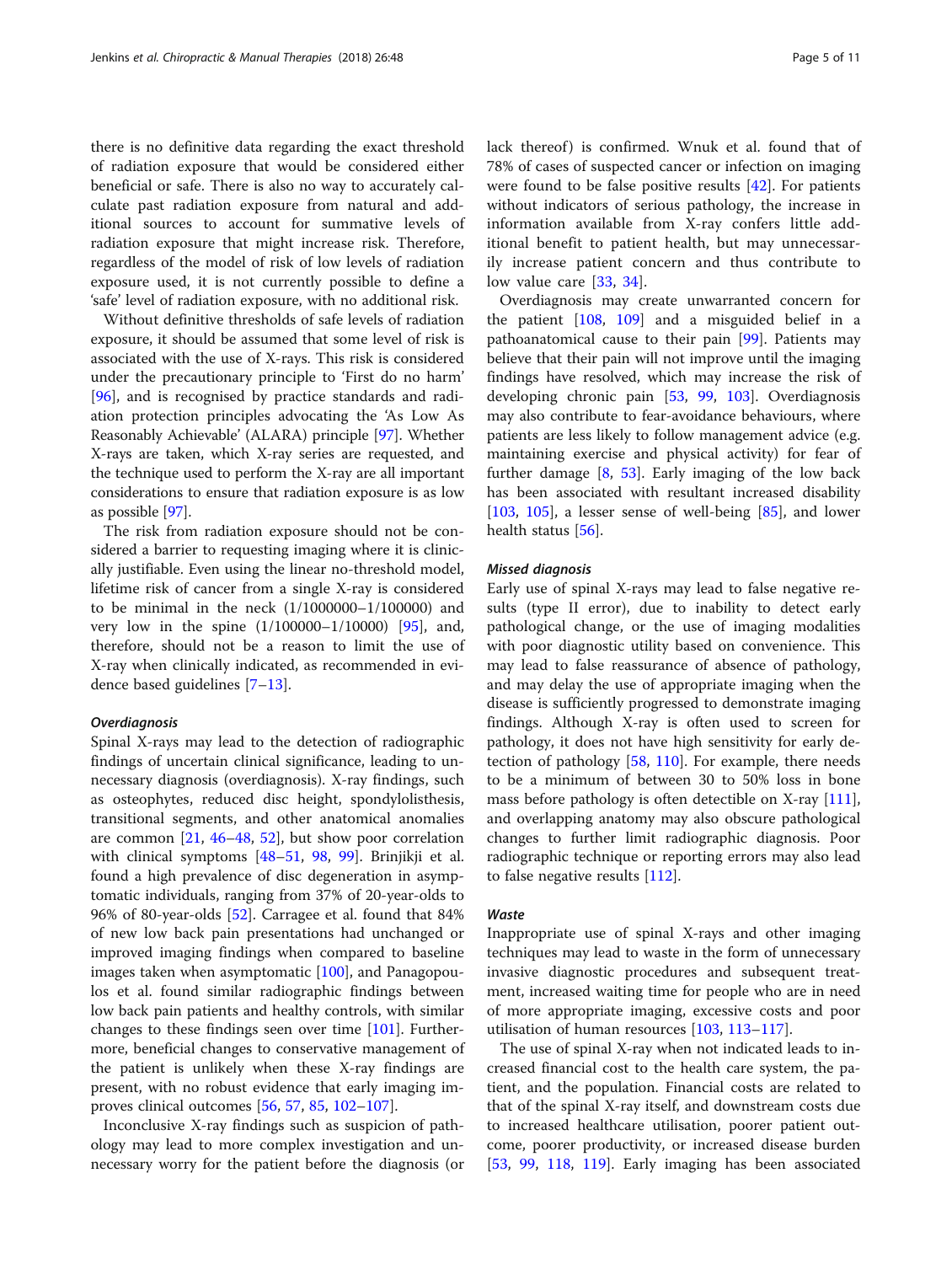with a greater use of medical care and associated costs [[53\]](#page-9-0). Webster et al. found that early imaging was associated with an increase in use of medical services, with costs between \$7643 to \$13,816 higher per episode than the group without imaging [[103\]](#page-10-0). The authors hypothesised that this increase in costs may have been the result of treatment or investigation of clinically insignificant radiographic findings found on the initial imaging [\[103](#page-10-0)]. Similarly, Jarvik et al. found that total costs were between 27 to 30% higher in early imaging groups compared to no imaging groups [\[106](#page-10-0)]. Depending on the healthcare system, patients may not have substantial out of pocket expenses when referred for imaging, however, the expense to the public health system is high, and reflected in increased indirect costs to the population.

## Guidelines for the appropriate use of imaging

Most cases of acute spinal pain improve within the first 4 weeks [\[120](#page-10-0)–[122\]](#page-10-0), with imaging discouraged within this time period to allow for natural recovery  $[8, 53]$  $[8, 53]$  $[8, 53]$ . The decision to use imaging to manage patients with back and neck pain is a balance between the consideration of potential risks and benefits for each patient. To facilitate this process, guidelines for the chiropractic profession  $[7, 10]$  $[7, 10]$  $[7, 10]$  $[7, 10]$  $[7, 10]$ , and for primary medical care  $[8, 9, 11-13]$  $[8, 9, 11-13]$  $[8, 9, 11-13]$  $[8, 9, 11-13]$  $[8, 9, 11-13]$  $[8, 9, 11-13]$  $[8, 9, 11-13]$  $[8, 9, 11-13]$  have been produced to help guide clinicians in the decision-making process. These guidelines have been based on the available evidence and therefore recommend that diagnostic imaging is used only when there is clinical suspicion of serious pathology or when imaging findings are likely to lead to a beneficial change in management, improvement in patient outcome, or decrease in patient harm. Failure of a patient to respond to care over a four to 6 week time period may indicate the need for imaging; however, imaging should still only be undertaken when there is a suspected serious pathological cause of the patient's pain, or it is anticipated that a significant change in management will result [[7,](#page-8-0) [8](#page-8-0)]. A summary of current imaging guidelines is presented in Table [1.](#page-6-0)

Alternate X-ray guidelines for the chiropractic profession have also been proposed [[123](#page-10-0)]. These guidelines have not been considered in the summary provided in Table [1](#page-6-0) because: 1) they make the initial assumption that spinal X-rays are required for a chiropractor to provide optimal management of the patient; 2) all available high quality evidence and peer-reviewed imaging guidelines do not support the routine use of spinal imaging for spinal conditions; 3) to the best of our knowledge, the guidelines in question have not been published in a peer-reviewed journal; and 4) the guidelines do not adequately consider the well-established evidence for the potential risks of spinal X-rays, as presented in this and other review papers [[8](#page-8-0), [45](#page-9-0), [53](#page-9-0)].

Determining which patients have sufficient clinical suspicion of serious pathology to warrant imaging can be challenging. Specific signs and symptoms associated with pathology ("red flags") have been used in the past to help guide the selection of patients requiring imaging, however, the diagnostic accuracy of most red flags is poor [[124](#page-10-0)–[126](#page-10-0)]. For example, the probability of finding a spinal malignancy or spinal fracture is only modestly higher even when multiple red flags are present [[124\]](#page-10-0). In addition, up to 80% of patients presenting to primary care have at least one red flag  $[4]$  $[4]$ , limiting their usefulness in selecting specific patients for imaging. Indeed, the use of a single red flag to guide imaging has been associated with increased referral [[127](#page-10-0), [128\]](#page-10-0). As presented in Table [1,](#page-6-0) more recent guidelines [[9,](#page-8-0) [45](#page-9-0)] base the decision to refer for imaging on the clinical suspicion of the referring practitioner, and provide a list of alerting clinical features that may indicate increased likelihood of serious underlying pathology. When there is lower clinical suspicion of serious underlying pathology, a strategy of watchful waiting is recommended, where a trial of appropriate conservative management is initiated and patient symptoms are monitored for progression or lack of resolution which may indicate the need for imaging  $[8]$  $[8]$  $[8]$ .

A continuing question to be addressed is the appropriate rate of X-ray utilisation within the chiropractic profession, and whether this should be different to other primary healthcare professions managing spinal pain. This is an important topic for future research and cannot be answered completely from the current peer-reviewed literature. Serious pathology as the cause of LBP is rare, estimated at less than 5% of presentations [[4\]](#page-8-0). As the diagnosis of serious pathology remains the main indicator for X-ray imaging, utilisation rates should also be low. At present appropriate utilisation rates cannot be precisely identified due to the unknown sensitivity and specificity of tests to indicate when imaging may be indicated. To date there is no evidence that X-rays should be used in different clinical scenarios for the chiropractic profession when compared to other primary healthcare professions such as medicine, physiotherapy, and osteopathy, and clinical guidelines across the different professions contain similar recommendations [\[7,](#page-8-0) [8](#page-8-0), [10,](#page-8-0) [11](#page-8-0)]. Therefore, it is likely that X-ray utilisation rates across all primary care professions managing spinal pain should be similar.

Clinical guidelines are designed to complement, rather than replace, clinician decision-making. They are designed to provide a summary of the available evidence to indicate when it is likely that the benefits of referring for imaging outweigh the possible risks. While not all patient presentations will fit the guidelines specifically, and clinical judgement should always be used in the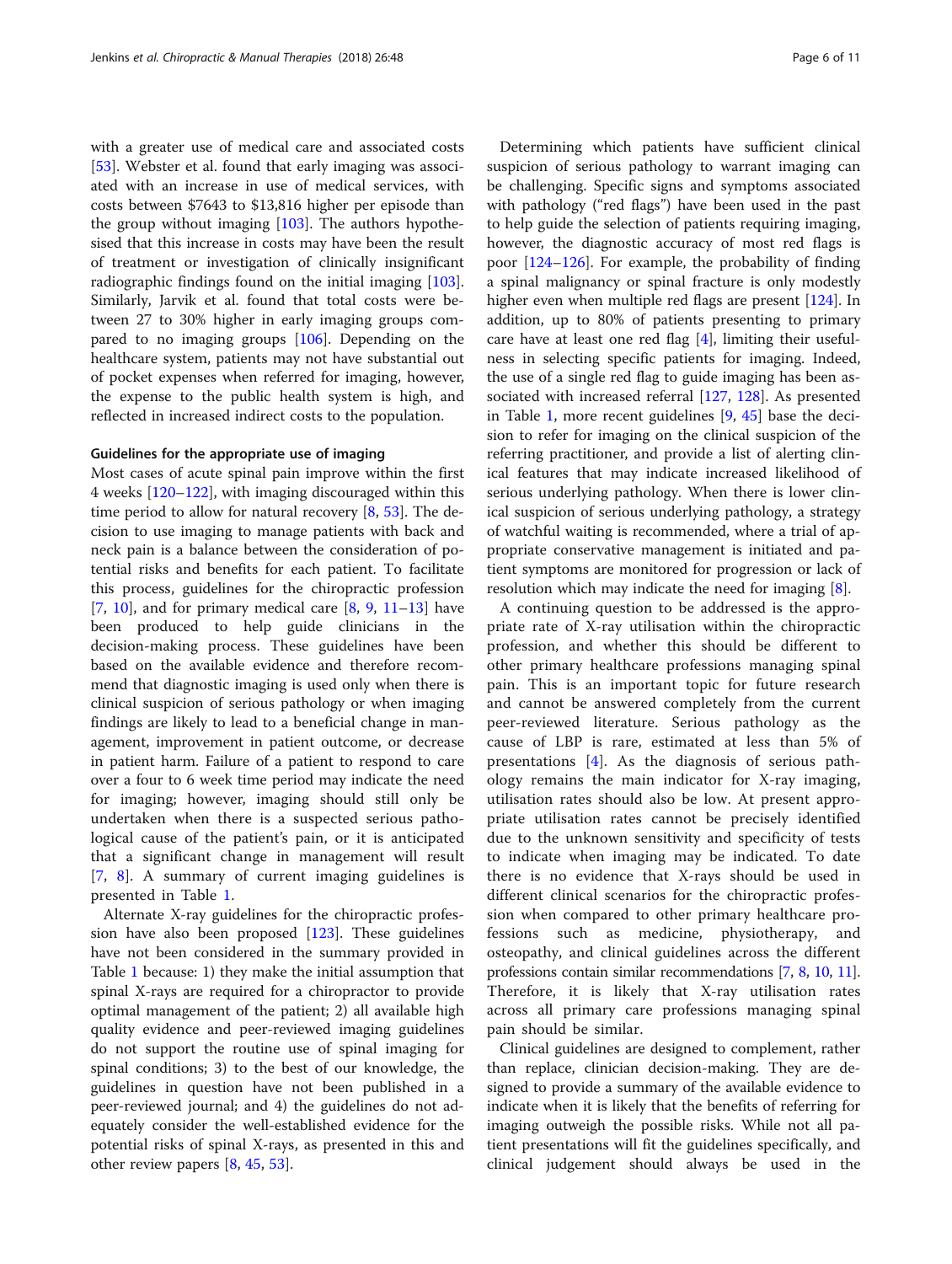<span id="page-6-0"></span>

|  |                                   |  |  |  |  | Table 1 Summary of current evidence based guideline recommendations for diagnostic imaging of the spine for chiropractors |  |  |  |  |
|--|-----------------------------------|--|--|--|--|---------------------------------------------------------------------------------------------------------------------------|--|--|--|--|
|  | [7, 8, 13, 45, 82, 124, 129, 130] |  |  |  |  |                                                                                                                           |  |  |  |  |

| Clinical suspicion             | Alerting clinical features <sup>a</sup>                                                                                                                                                                                                                                                                                                                                                                                                                                                                                                                                                                                  | Recommended imaging, referral or<br>clinical action                                                                                                                                                                                                                                                                     |  |  |  |  |  |
|--------------------------------|--------------------------------------------------------------------------------------------------------------------------------------------------------------------------------------------------------------------------------------------------------------------------------------------------------------------------------------------------------------------------------------------------------------------------------------------------------------------------------------------------------------------------------------------------------------------------------------------------------------------------|-------------------------------------------------------------------------------------------------------------------------------------------------------------------------------------------------------------------------------------------------------------------------------------------------------------------------|--|--|--|--|--|
| Spinal fracture (cervical)     | Canadian Cervical Spine Rule (C-Spine Rule) [13]<br>History of cervical trauma and any one of (assessment to<br>be performed in order):<br>1. Presence of at least one high risk factor (age of 65 years<br>or above; dangerous mechanism of injury (e.g. fall of<br>greater than 5 stairs); extremity paraesthesias)<br>2. Absence of all low risk factors (simple rear-end motor<br>vehicle accident; sitting position at presentation; ambulatory<br>at any time post trauma; delayed onset of neck pain;<br>absence of midline c-spine tenderness)<br>3. Inability to actively rotate neck 45 degrees left and right | • Cervical X-ray: AP, APOM, and Lateral<br>• May also require CT or MRI for complete<br>assessment                                                                                                                                                                                                                      |  |  |  |  |  |
| Spinal fracture (other region) | Spinal pain after recent history of significant trauma with<br>multiple risk factors:<br>• Older age (above 65 years for women, above 75 years for<br>men)<br>• History of osteoporosis<br>· Prolonged corticosteroid use<br>• Severe trauma<br>• Contusion or abrasion                                                                                                                                                                                                                                                                                                                                                  | • $X$ -ray<br>• If negative X-ray result and strong<br>clinical suspicion consider MRI                                                                                                                                                                                                                                  |  |  |  |  |  |
| Cancer                         | Major risk factors for cancer:<br>• New onset of spinal pain with history of cancer<br>• Multiple risk factors or strong clinical suspicion of cancer<br>(breast, lung, and prostate are the most common primary<br>sites)<br>Weaker risk factors for cancer:<br>• Age greater than 60 years<br>• Unexplained weight loss<br>· Pain with rest or at night<br>· Failure to improve after one month with conservative care                                                                                                                                                                                                 | Major risk factors present:<br>· Immediate imaging: MRI (if MRI<br>unavailable, X-ray suitable)<br>• Blood tests<br>No major risk factors present:<br>· Trial of appropriate conservative<br>therapy prior to further diagnostic<br>workup                                                                              |  |  |  |  |  |
| Infection                      | New onset of spinal pain with risk factors of infection:<br>• Fever or chills<br>• History of infection<br>• History of intravenous drug use<br>· Recent spinal surgical or investigative procedure<br>• Pain with rest or at night                                                                                                                                                                                                                                                                                                                                                                                      | • MRI and blood tests<br>· Specialist referral <sup>b</sup>                                                                                                                                                                                                                                                             |  |  |  |  |  |
| Spondyloarthropathy            | Chronic pain (greater than 3 months) with risk factors of<br>spondyloarthropathy:<br>• Younger age at onset (less than 40 years)<br>• Insidious onset<br>• Improves with exercise<br>• Alternating buttock pain<br>• Pain at night<br>• Positive family history<br>• Extremity articular symptoms<br>· Improvement with non-steroidal anti-inflammatory drugs<br>· Extra-articular symptoms (I.e. psoriasis, inflammatory<br>bowel disease, uveitis)                                                                                                                                                                     | Strong clinical suspicion:<br>• X-ray and blood tests<br>• If negative X-ray result and strong<br>clinical suspicion or positive blood<br>tests consider MRI<br>· Specialist referral <sup>b</sup><br>Lower clinical suspicion:<br>· Trial of appropriate conservative<br>therapy prior to further diagnostic<br>workup |  |  |  |  |  |
| Radiculopathy                  | Back or neck pain with leg or arm pain, sensory loss,<br>weakness, or decreased reflexes                                                                                                                                                                                                                                                                                                                                                                                                                                                                                                                                 | Single-level radiculopathy:<br>· Trial of appropriate conservative therapy<br>prior to further diagnostic workup<br>Multi-level or progressive neurological<br>symptoms (especially motor or reflex<br>deficits), or surgical candidates:<br>$\cdot$ MRI<br>· Specialist referral <sup>b</sup>                          |  |  |  |  |  |
| Lumbar spinal canal stenosis   | Risk factors of neurogenic claudication:<br>• Older age<br>· Buttock, thigh or leg pain<br>• Worse with walking/standing<br>• Relieved by sitting or flexed postures                                                                                                                                                                                                                                                                                                                                                                                                                                                     | Non-surgical candidates:<br>· Trial of appropriate conservative<br>therapy prior to diagnostic workup<br>Surgical candidates:<br>$\cdot$ MRI<br>· Specialist referral <sup>b</sup>                                                                                                                                      |  |  |  |  |  |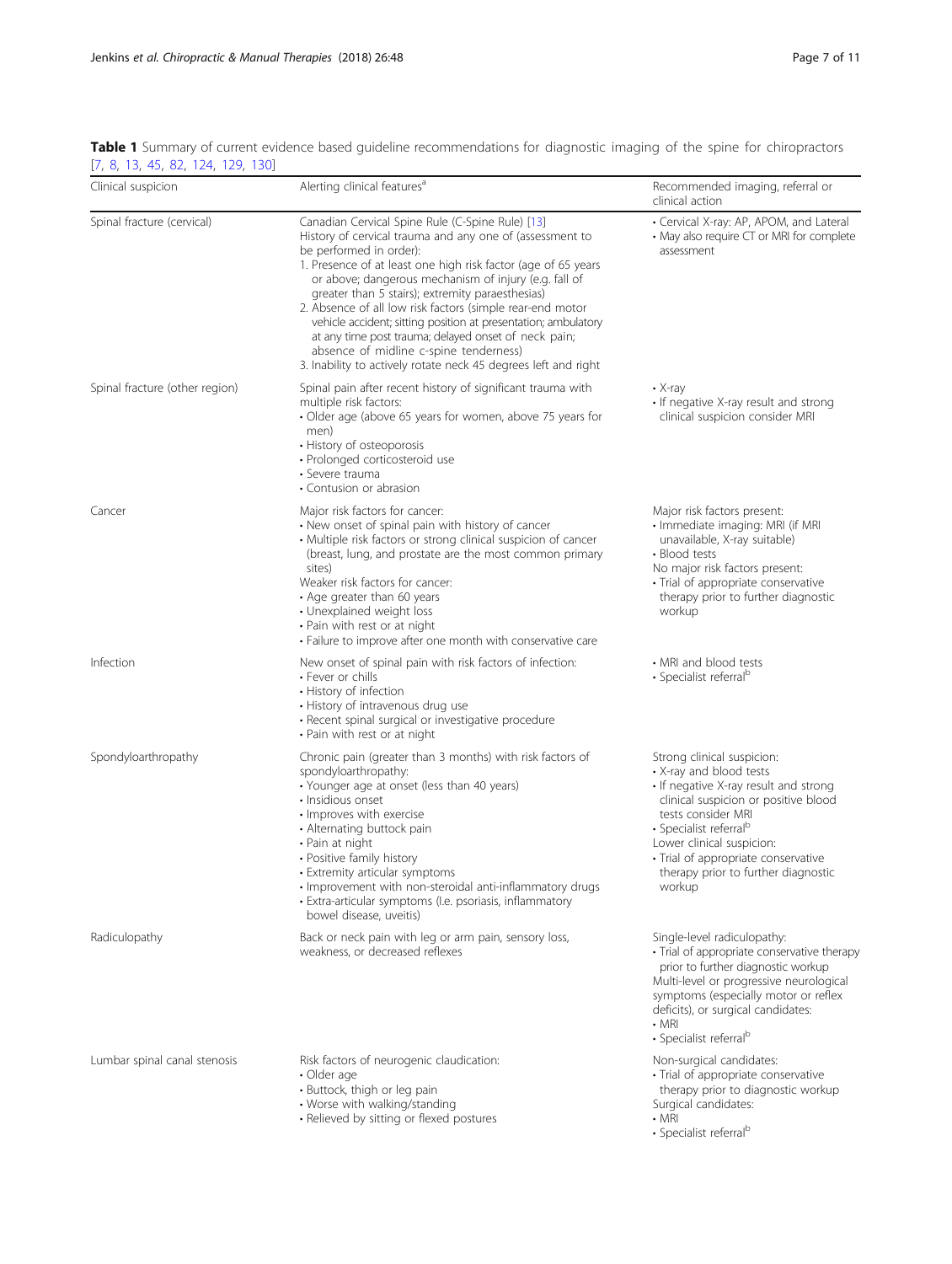|  |  |                                               |  |  |  |  |  | Table 1 Summary of current evidence based guideline recommendations for diagnostic imaging of the spine for chiropractors |  |
|--|--|-----------------------------------------------|--|--|--|--|--|---------------------------------------------------------------------------------------------------------------------------|--|
|  |  | [7, 8, 13, 45, 82, 124, 129, 130] (Continued) |  |  |  |  |  |                                                                                                                           |  |

| Clinical suspicion                            | Alerting clinical features <sup>a</sup>                                                                                                                                                                                                                                                                                                                                                                                                                                                                                                                                                    | Recommended imaging, referral or<br>clinical action                                                                                                            |  |  |  |  |  |
|-----------------------------------------------|--------------------------------------------------------------------------------------------------------------------------------------------------------------------------------------------------------------------------------------------------------------------------------------------------------------------------------------------------------------------------------------------------------------------------------------------------------------------------------------------------------------------------------------------------------------------------------------------|----------------------------------------------------------------------------------------------------------------------------------------------------------------|--|--|--|--|--|
| Spinal cord compression                       | Risk factors for cervical myelopathy:<br>• Neck pain with multi-level, progressive upper limb neuro-<br>logical symptoms (especially motor or reflex deficits)<br>$\cdot$ Older age<br>· Increased lower limb reflexes<br>Risk factors for cauda equina syndrome:<br>· Multi-level, progressive lower limb neurological symp-<br>toms (especially motor or reflex deficits)<br>• New bowel or bladder dysfunction<br>· Saddle anaesthesia                                                                                                                                                  | Acute/severe symptoms:<br>· Emergency referral, no prior imaging<br>Chronic/less severe symptoms:<br>$\cdot$ MRI<br>· Specialist referral <sup>b</sup>         |  |  |  |  |  |
| Arterial dissection, stenosis, or<br>aneurysm | Cervical spine risk factors:<br>· Severe, persistent or unusual neck pain or headache<br>• Cranial or upper limb neurologic symptoms<br>Thoracic spine risk factors:<br>· Severe chest or back pain<br>• Hypotension<br>• Absent distal pulses<br>Lumbar spine risk factors:<br>· Severe abdominal, back, or groin pain<br>• Hypotension<br>• Absent distal pulses                                                                                                                                                                                                                         | Acute/severe symptoms:<br>· Emergency referral, no prior imaging<br>Chronic/less severe symptoms:<br>• Ultrasound or MRI<br>· Specialist referral <sup>b</sup> |  |  |  |  |  |
| Osteoporosis                                  | Major risk factors:<br>• History of fracture as a result of minimal trauma<br>• History of prolonged corticosteroid use<br>• Older age (greater than 65 years in females, greater than<br>75 years in males)<br>• Premature menopause in females<br>• Hypogonadism in males<br>• Predisposing condition (I.e. rheumatoid arthritis,<br>hyperthyroidism, hyperparathyroidism, chronic kidney or<br>liver disease, coeliac disease):<br>Weaker risk factors:<br>• Parental history<br>• Low physical activity<br>• Low body weight<br>• Poor nutrition<br>• Poor balance<br>• Frequent falls | • DXA <sup>c</sup> scan of spine and proximal femur                                                                                                            |  |  |  |  |  |
| Progressive spinal structural<br>deformity    | Child or adolescent:<br>• Rigid coronal or sagittal curvature<br>• Positive Adam's test<br>• Rib humping<br>Adult:<br>• Rigid coronal or sagittal curvature with either acute<br>presentation of curvature, or recent progression of curve                                                                                                                                                                                                                                                                                                                                                 | $\cdot$ X-ray<br>· Specialist referral for identified underlying<br>pathology or large cobb angle (> 25<br>degrees)                                            |  |  |  |  |  |

<sup>a</sup>Single risk factors are usually not sufficient to indicate imaging referral. Clinical suspicion of the condition must also exist <sup>b</sup>lt may be appropriate to defer imaging referral until specialist review

c Dual-energy X-ray absorptiometry

decision-making process, clinical judgement should be informed by the recommendations within clinical practice guidelines.

# Conclusion

The use of spinal X-rays in chiropractic has been controversial, with benefits for the use of routine spinal X-rays being proposed by some elements of the profession. However, evidence of these postulated benefits is limited or non-existent. There is strong evidence to demonstrate potential harms associated with spinal X-rays including increased ionising radiation exposure, overdiagnosis, subsequent low-value investigation and treatment procedures, and increased unnecessary costs. Therefore, in the vast majority of cases who present to chiropractors, the potential benefit from spinal X-rays does not outweigh the potential harms. Spinal X-rays should not be performed as a routine part of chiropractic practice, and the decision to perform diagnostic imaging should be informed by evidence based clinical practice guidelines and clinician judgement.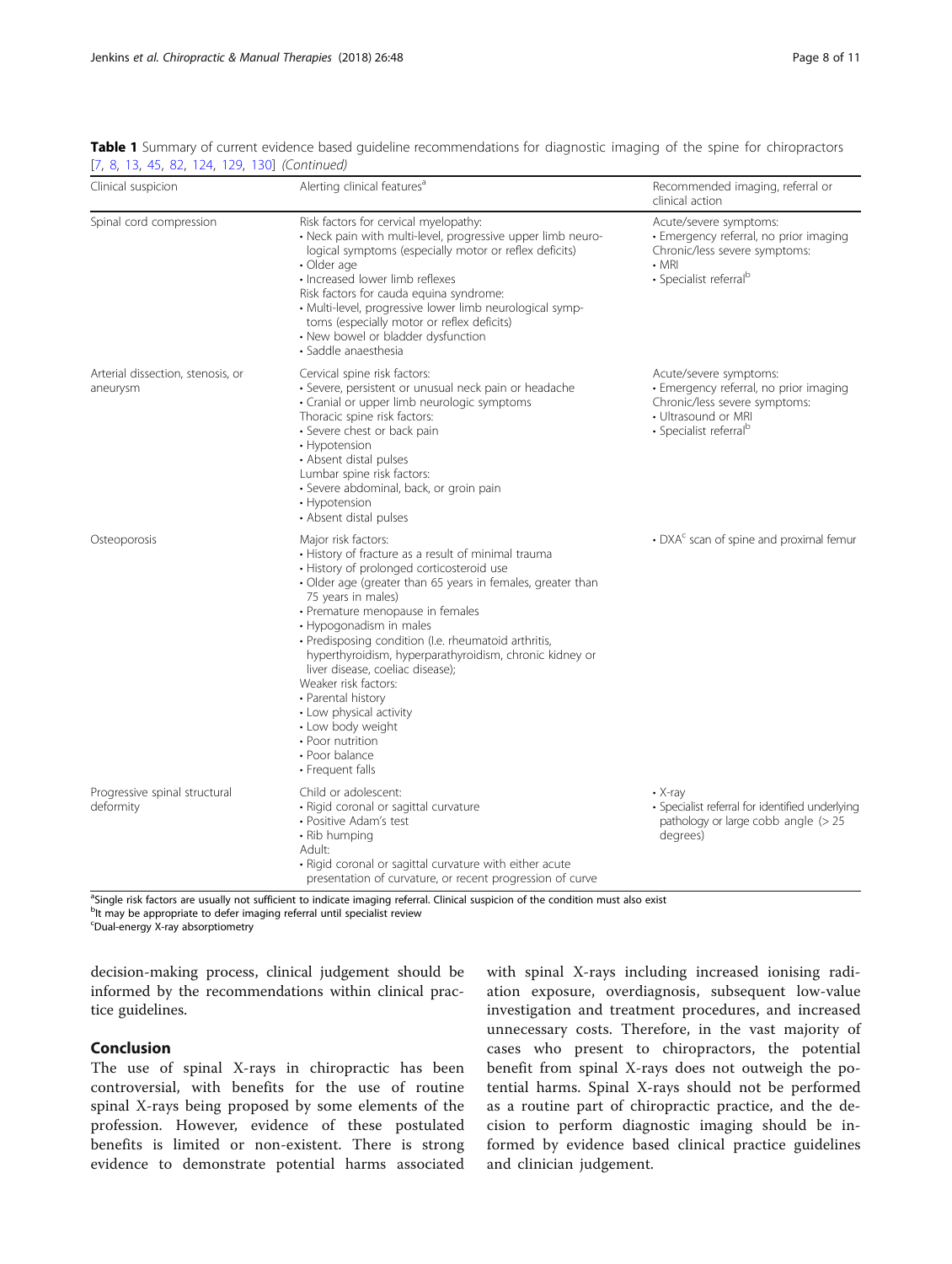## <span id="page-8-0"></span>Authors' contributions

HJ designed the paper and drafted the initial manuscript. All authors contributed to the critical review and intellectual content. All authors read and approved the final manuscript.

Ethics approval and consent to participate

Not applicable

#### Consent for publication

Not applicable

#### Competing interests

SDF is Deputy Editor-in-Chief of Chiropractic and Manual Therapies. He played no part in the assignment of this manuscript to Associate Editors or peer reviewers, and was blinded in the online editorial system for this manuscript from submission to final decision. Otherwise, the authors declare that they have no competing interests.

## Publisher's Note

Springer Nature remains neutral with regard to jurisdictional claims in published maps and institutional affiliations.

## Author details

<sup>1</sup>Department of Chiropractic, Faculty of Science and Engineering, Macquarie University, Sydney, Australia. <sup>2</sup> Faculty of Health, University of Technology Sydney, Sydney, Australia. <sup>3</sup>School of Rehabilitation Therapy, Queen's University, Kingston, ON, Canada.

## Received: 9 August 2018 Accepted: 2 October 2018 Published online: 21 November 2018

#### References

- 1. Bolton SP. X-ray dispossessed-expedience versus standards? Chiropractic Journal of Australia. 2004;34(1):23–9.
- 2. Young KJ. Evaluation of publicly available documents to trace chiropractic technique systems that advocate radiography for subluxation analysis: a proposed genealogy. J Chiropr Humanit. 2014;21(1):1–24.
- 3. Pincus T, Kent P, Bronfort G, Loisel P, Pransky G, Hartvigsen J. Twenty-five years with the biopsychosocial model of low back pain—is it time to celebrate? A report from the twelfth international forum for primary care research on low back pain. Spine. 2013;38(24):2118–23.
- 4. Henschke N, Maher CG, Refshauge KM, Herbert RD, Cumming RG, Bleasel J, et al. Prevalence of and screening for serious spinal pathology in patients presenting to primary care settings with acute low back pain. Arthritis & Rheumatism. 2009;60(10):3072–80.
- Schultz G, Phillips R, Cooley J, Hall T, Hoyt T, Gendreau D, et al. Diagnostic imaging of the spine in chiropractic practice: recommendations for utilization. Chiropractic Journal of Australia. 1992;22(4):141–52.
- 6. French SD, Walker BF, Cameron M, Pollard HP, Vitiello AL, Reggars JW, et al. Risk management for chiropractors and osteopaths: imaging guidelines for conditions commonly seen in practice. Australasian. Chiropractic & Osteopathy. 2003;11(2):41–8.
- 7. Bussieres A, Taylor J, Peterson C. Diagnostic imaging practice guidelines for musculoskeletal complaints in adults - an evidenced-based approach - part 3: spinal disorders. J. Manip. Physiol. Ther. 2008;31:33–88.
- 8. Chou R, Qaseem A, Owens D, Shekelle P. Diagnostic imaging for low back pain: advice for high-value health care from the American College of Physicians. Ann Intern Med. 2011;154:181–9.
- 9. NICE. National Institute for Health and Care Excellence. Non-specific low back pain and sciatica: management. NICE guideline NG59. 2016.
- 10. Bussières AE, Stewart G, Al-Zoubi F, Decina P, Descarreaux M, Haskett D, et al. Spinal manipulative therapy and other conservative treatments for low back pain: a guideline from the Canadian chiropractic guideline initiative. J Manip Physiol Ther. 2018;41(4):265–93.
- 11. Stochkendahl MJ, Kjaer P, Hartvigsen J, Kongsted A, Aaboe J, Andersen M, et al. National Clinical Guidelines for non-surgical treatment of patients with recent onset low back pain or lumbar radiculopathy. Eur Spine J. 2018;27:60.
- 12. Childs JD, Cleland JA, Elliott JM, Teyhen DS, Wainner RS, Whitman JM, et al. Neck pain: clinical practice guidelines linked to the international classification of functioning, disability, and health from the Orthopaedic section of the

American Physical Therapy Association. J Orthop Sports Phys Ther. 2008;38(9):  $A1 - A34$ 

- 13. Stiell IG, Wells GA, Vandemheen KL, Clement CM, Lesiuk H, De Maio VJ, et al. The Canadian C-spine rule for radiography in alert and stable trauma patients. JAMA. 2001;286(15):1841–8.
- 14. Oakley PA, Harrison DE. Radiophobia: 7 reasons why radiography used in spine and posture rehabilitation should not be feared or avoided. Dose-Response. 2018;16(2):1559325818781445.
- 15. Oakley PA, Cuttler JM, Harrison DE. X-ray imaging is essential for contemporary chiropractic and manual therapy spinal rehabilitation: radiography increases benefits and reduces risks. Dose-Response. 2018;16(2):1559325818781437.
- 16. Bussières AE, Sales AE, Ramsay T, Hilles SM, Grimshaw JM. Impact of imaging guidelines on x-ray use among American provider network chiropractors: interrupted time series analysis. Spine J. 2014;14(8):1501–9.
- 17. Bussières AE, Sales AE, Ramsay T, Hilles S, Grimshaw JM. Practice patterns in spine radiograph utilization among doctors of chiropractic enrolled in a provider network offering complementary Care in the United States. J Manip Physiol Ther. 2013;36(3):127–42.
- 18. Ammendolia C, Côté P, Hogg-Johnson S, Bombardier C. Do chiropractors adhere to guidelines for back radiographs?: a study of chiropractic teaching clinics in Canada. Spine. 2007;32(22):2509–14.
- 19. Aroua A. Chiropractor's use of radiography in Switzerland. J Manip Physiol Ther. 2003;26(1):9–16.
- 20. Sorensen LP, Stochkendahl MJ, Hartvigsen J, Nilsson NG. Chiropractic patients in Denmark 2002: an expanded description and comparison with 1999 survey. J. Manip. Physiol. Ther. 2006;29(6):419–24.
- 21. Beck RW, Holt KR, Fox MA, Hurtgen-Grace KL. Radiographic anomalies that may alter chiropractic intervention strategies found in a New Zealand population. J. Manip. Physiol. Ther. 2004;27(9):554–9.
- 22. Lew M, Snow GJ. Radiograph utilization and demographics in a chiropractic college teaching clinic. J Chiropr Med. 2012;11(4):242–8.
- 23. Mizrahi DJ, Parker L, Zoga AM, Levin DC. National Trends in the utilization of skeletal radiography from 2003 to 2015. J Am Coll Radiol. 2018;15(10):1408–14.
- 24. Kindermann SL, Hou Q, Miller RM. Impact of chiropractic services at an onsite health center. J Occup Environ Med. 2014;56(9):990–2.
- 25. Ammendolia C, Cote P, Hogg-Johnson S, Bombardier C. Utilization and costs of lumbar and full spine radiography by Ontario chiropractors from 1994 to 2001. Spine J. 2009;9:556–63.
- 26. Australian Government Department of Health. Medicare benefits schedule review taskforce - first report from the diagnostic imaging clinical committee low back pain 2016. [http://www.health.gov.au/internet/main/publishing.nsf/](http://www.health.gov.au/internet/main/publishing.nsf/content/E1FEC9FFE18698C0CA25801800184170/File/MBS%20Report%20-%20Low%20Back%20Pain.pdf) [content/E1FEC9FFE18698C0CA25801800184170/\\$File/MBS%20Report%20-](http://www.health.gov.au/internet/main/publishing.nsf/content/E1FEC9FFE18698C0CA25801800184170/File/MBS%20Report%20-%20Low%20Back%20Pain.pdf) [%20Low%20Back%20Pain.pdf.](http://www.health.gov.au/internet/main/publishing.nsf/content/E1FEC9FFE18698C0CA25801800184170/File/MBS%20Report%20-%20Low%20Back%20Pain.pdf) Accessed 2 Sept 2016.
- 27. Jenkins HJ. Awareness of radiographic guidelines for low back pain: a survey of Australian chiropractors. Chiropr Man Therap. 2016;24(1):39.
- 28. Bussieres AE, Patey AM, Francis JJ, Sales AE, Grimshaw JM, Brouwers M, et al. Identifying factors likely to influence compliance with diagnostic imaging guideline recommendations for spine disorders among chiropractors in North America: a focus group study using the theoretical domains framework. Implement Sci. 2012;7:82.
- 29. Ammendolia C, Bombardier C, Hogg-Johnson S, Glazier R. Views on radiography use for patients with acute low back pain among chiropractors in an Ontario community. J. Manip. Physiol. Ther. 2002;25(8):511–20.
- 30. Harger BL, Taylor J, Haas M, Nyiendo J. Chiropractic radiologists: a survey of chiropractors' attitudes and patterns of use. J Manip Physiol Ther. 1997;20(5): 311–4.
- 31. Ammendolia C, Taylor J, Pennick V, Cote P, Hogg-Johnson S, Bombardier C. Adherence to radiography guidelines for low back pain: a survey of chiropractic schools worldwide. J. Manip. Physiol. Ther. 2008;31(6):412–8.
- 32. Puhl AA, Reinhart CJ, Doan JB, McGregor M, Injeyan HS. Relationship between chiropractic teaching institutions and practice characteristics among Canadian doctors of chiropractic: a random sample survey. J Manip Physiol Ther. 2014; 37(9):709–18.
- 33. Brownlee S, Chalkidou K, Doust J, Elshaug AG, Glasziou P, Heath I, et al. Evidence for overuse of medical services around the world. Lancet. 2017; 390(10090):156–68.
- 34. Buchbinder R, van Tulder M, Öberg B, Costa LM, Woolf A, Schoene M, et al. Low back pain: a call for action. Lancet. 2018;391(10137):2384–8.
- 35. Schwartz AL, Zaslavsky AM, Landon BE, Chernew ME, McWilliams JM. Low-value service use in provider organizations. Health Serv Res. 2018; 53(1):87–119.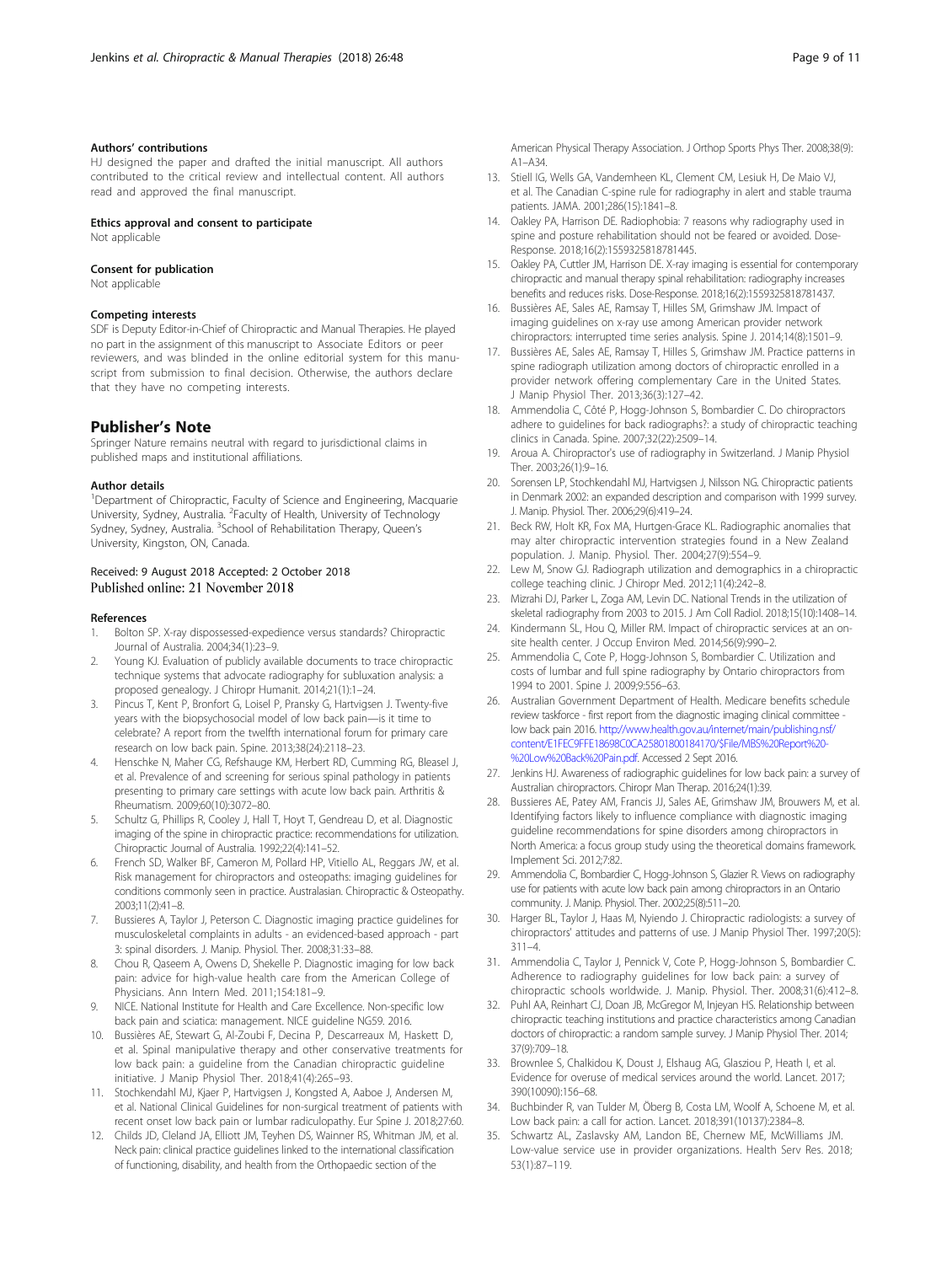- <span id="page-9-0"></span>36. Levinson W, Kallewaard M, Bhatia RS, Wolfson D, Shortt S, Kerr EA. 'Choosing wisely': a growing international campaign. BMJ Qual Saf. 2015;24(2):167–74.
- 37. Choosing wisely. Clinician lists. 2018. Recommendations for low back pain. [http://www.choosingwisely.org/clinician-lists/#keyword=low\\_back\\_pain.](http://www.choosingwisely.org/clinician-lists/#keyword=low_back_pain) Accessed 12 Jan 2018.
- 38. Choosing wisely. American Chiropractic Association recommendations. 2018. [http://www.choosingwisely.org/societies/american-chiropractic-association/.](http://www.choosingwisely.org/societies/american-chiropractic-association/) Accessed 26 Jul 2018.
- 39. Chiropractic Australia. Chiropractic Australia's choosing wisely submission. 2018. [https://chiropracticaustralia.org.au/about-chiropractic/choosing](https://chiropracticaustralia.org.au/about-chiropractic/choosing-wisely/)[wisely/](https://chiropracticaustralia.org.au/about-chiropractic/choosing-wisely/). Accessed 8 Aug 2018.
- 40. Rosenberg A, Agiro A, Gottlieb M, Barron J, Brady P, Liu Y, et al. Early trends among seven recommendations from the choosing wisely campaign. JAMA Intern Med. 2015;175(12):1913–20.
- 41. Gidwani R, Sinnott P, Avoundjian T, Lo J, Asch S, Barnett P. Inappropriate ordering of lumbar spine magnetic resonance imaging: are providers choosing wisely? Am J Manag Care. 2016;22(2):e68.
- 42. Wnuk NM, Alkasab TK, Rosenthal DI. Magnetic resonance imaging of the lumbar spine: determining clinical impact and potential harm from overuse. Spine J. 2018;18(9):1653–8.
- 43. de Schepper EIT, Koes BW, Veldhuizen EFH, Oei EHG, Bierma-Zeinstra SMA, Luijsterburg PAJ. Prevalence of spinal pathology in patients presenting for lumbar MRI as referred from general practice. Fam Pract. 2015;33(1):51–56.
- 44. Ferrari R. Imaging studies in patients with spinal pain practice audit evaluation of choosing wisely Canada recommendations. Can Fam Physician. 2016;62(3): e129–e37.
- 45. Maher C, Underwood M, Buchbinder R. Non-specific low back pain. Lancet. 2017;389(10070):736–47.
- 46. Jenkins H, Zheng X, Bull P. Prevalence of congenital anomalies contraindicating spinal manipulative therapy within a chiropractic patient population. Chiropractic Journal of Australia. 2010;40(2):69.
- 47. Vining RD, Potocki E, McLean I, Seidman M, Morgenthal AP, Boysen J, et al. Prevalence of radiographic findings in individuals with chronic low back pain screened for a randomized controlled trial: secondary analysis and clinical implications. J. Manip. Physiol. Ther. 2014;37(9):678–87.
- 48. van Tulder M, Assendelft W, Koes B, Bouter L. Spinal radiographic findings and nonspecific low Back pain: a systematic review of observational studies. Spine. 1997;22(4):427–34.
- 49. Andrade NS, Ashton CM, Wray NP, Brown C, Bartanusz V. Systematic review of observational studies reveals no association between low back pain and lumbar spondylolysis with or without isthmic spondylolisthesis. Eur Spine J. 2015;24(6):1289–95.
- 50. Rudy IS, Poulos A, Owen L, Batters A, Kieliszek K, Willox J, et al. The correlation of radiographic findings and patient symptomatology in cervical degenerative joint disease: a cross-sectional study. Chiropr Man Therap. 2015;23(1):1.
- 51. Kovacs FM, Arana E, Royuela A, Estremera A, Amengual G, Asenjo B, et al. Disc degeneration and chronic low back pain: an association which becomes nonsignificant when endplate changes and disc contour are taken into account. Neuroradiology. 2014;56(1):25–33.
- 52. Brinjikji W, Luetmer P, Comstock B, Bresnahan BW, Chen L, Deyo R, et al. Systematic literature review of imaging features of spinal degeneration in asymptomatic populations. Am J Neuroradiol. 2015;36(4):811–6.
- 53. Chou R, Deyo RA, Jarvik JG. Appropriate use of lumbar imaging for evaluation of low back pain. Radiol Clin N Am. 2012;50(4):569–85.
- 54. Gillan MG, Gilbert FJ, Andrew JE, Grant AM, Wardlaw D, Valentine NW, et al. Influence of imaging on clinical decision making in the treatment of lower back pain. Radiology. 2001;220(2):393–9.
- 55. Triano JJ, Budgell B, Bagnulo A, Roffey B, Bergmann T, Cooperstein R, et al. Review of methods used by chiropractors to determine the site for applying manipulation. Chiropr Man Therap. 2013;21(1):36.
- Djais N, Kalim H. The role of lumbar spine radiography in the outcomes of patients with simple acute low back pain. APLAR J Rheumatol. 2005;8(1):45–50.
- 57. Kendrick D, Fielding K, Bentley E, Kerslake R, Miller P, Pringle M. Radiography of the lumbar spine in primary care patients with low back pain: randomised controlled trial. Br Med J. 2001;322(7283):400–5.
- 58. Rosenthal DI. Radiologic diagnosis of bone metastases. Cancer. 1997;80(S8): 1595–607.
- 59. Deyo RA, Diehl AK, Rosenthal M. Reducing roentgenography use. Can patient expectations be altered? Arch Intern Med. 1987;147(1):141–5.
- 60. World Health Organisation. WHO guidelines on basic training and safety in chiropractic. Geneva: World Health Organisation; 2005.
- 61. Gatterman MI. Standards of practice relative to complications of and contraindications to spinal manipulative therapy. J. Can Chiropr. Assoc. 1991;35(4):232.
- 62. Swait G, Finch R. What are the risks of manual treatment of the spine? A scoping review for clinicians. Chiropr Man Therap. 2017;25(1):37.
- 63. Harrison DE, Harrison DD, Cailliet R, Troyanovich SJ, Janik TJ, Holland B. Cobb method or Harrison posterior tangent method: which to choose for lateral cervical radiographic analysis. Spine. 2000;25(16):2072–8.
- 64. Harrison DE, Holland B, Harrison DD, Janik TJ. Further reliability analysis of the Harrison radiographic line-drawing methods: crossed ICCs for lateral posterior tangents and modified Risser-Ferguson method on APViews. J Manip Physiol Ther. 2002;25(2):93–8.
- 65. Owens JE. Line drawing analyses of static cervical X ray used in chiropractic. J Manip Physiol Ther. 1992;15(7):442–9.
- 66. Obeid I, Boissière L, Yilgor C, Larrieu D, Pellisé F, Alanay A, et al. Global tilt: a single parameter incorporating spinal and pelvic sagittal parameters and least affected by patient positioning. Eur Spine J. 2016;25(11):3644–9.
- 67. Dolphens M, Cagnie B, Coorevits P, Vleeming A, Danneels L. Classification system of the normal variation in sagittal standing plane alignment: a study among young adolescent boys. Spine. 2013;38(16):E1003–E12.
- 68. Chaléat-Valayer E, Mac-Thiong J-M, Paquet J, Berthonnaud E, Siani F, Roussouly P. Sagittal spino-pelvic alignment in chronic low back pain. Eur Spine J. 2011;20(5):634.
- 69. Grob D, Frauenfelder H, Mannion A. The association between cervical spine curvature and neck pain. Eur Spine J. 2007;16(5):669–78.
- Murrie V, Dixon A, Hollingworth W, Wilson H, Doyle T. Lumbar lordosis: study of patients with and without low back pain. Clin Anat. 2003;16(2):144–7.
- 71. Chapman JT, Baldus CR, Lurie JD, Glassman SD, Schwab FJ, Shaffrey CI, et al. Baseline patient-reported outcomes correlate weakly with radiographic parameters: a multicenter, prospective NIH adult symptomatic lumbar scoliosis study of 286 patients. Spine. 2016;41(22):1701–8.
- 72. Stagnara P, De JM, Dran G, Gonon GP, Costanzo G, Dimnet J, et al. Reciprocal angulation of vertebral bodies in a sagittal plane: approach to references for the evaluation of kyphosis and lordosis. Spine. 1982;7(4):335–42.
- 73. Gelb DE, Lenke LG, Bridwell KH, Blanke K, McEnery KW. An analysis of sagittal spinal alignment in 100 asymptomatic middle and older aged volunteers. Spine. 1995;20(12):1351–8.
- 74. Christensen ST, Hartvigsen J. Spinal curves and health: a systematic critical review of the epidemiological literature dealing with associations between sagittal spinal curves and health. J Manip Physiol Ther. 2008;31(9):690–714.
- 75. Moustafa IM, Diab AAM, Hegazy FA, Harrison DE. Does rehabilitation of cervical lordosis influence sagittal cervical spine flexion extension kinematics in cervical spondylotic radiculopathy subjects? J. Back Musculoskelet. Rehabil. 2017;30(4):937–41.
- 76. Moustafa IM, Diab AA. Extension traction treatment for patients with discogenic lumbosacral radiculopathy: a randomized controlled trial. Clin Rehabil. 2013;27(1):51–62.
- 77. Diab AA, Moustafa IM. Lumbar lordosis rehabilitation for pain and lumbar segmental motion in chronic mechanical low back pain: a randomized trial. J. Manip. Physiol. Ther. 2012;35(4):246–53.
- 78. Perry M, Smith A, Straker L, Coleman J, O'Sullivan P. Reliability of sagittal photographic spinal posture assessment in adolescents. Adv Physiother. 2008;10(2):66–75.
- 79. Grimmer-Somers K, Milanese S, Louw Q. Measurement of cervical posture in the sagittal plane. J Manip Physiol Ther. 2008;31(7):509–17.
- 80. Norton BJ, Hensler K, Zou D. Comparisons among noninvasive methods for measuring lumbar curvature in standing. J Orthop Sports Phys Ther. 2002; 32(8):405–14.
- 81. Barrett E, McCreesh K, Lewis J. Reliability and validity of non-radiographic methods of thoracic kyphosis measurement: a systematic review. Man Ther. 2014;19(1):10–7.
- 82. Horne JP, Flannery R, Usman S. Adolescent idiopathic scoliosis: diagnosis and management. Am Fam Physician. 2014;89(3):193–8.
- 83. Jenkins HJ, Hancock MJ, Maher CG, French SD, Magnussen JS. Understanding patient beliefs regarding the use of imaging in the management of low back pain. Eur J Pain. 2016;20(4):573–80.
- 84. Espeland A, Baerheim A, Albrektsen G, Korsbrekke K, Larsen J. Patients' views on importance and usefulness of plain radiography for low Back pain. Spine. 2001;26(12):1356–63.
- 85. Ash L, Modic M, Obuchowski N, Ross J, Brant-Zawadzki M, Grooff P. Effects of diagnostic information, per se, on patient outcomes in acute radiculopathy and low back pain. Am J Neuroradiol. 2008;29:1098–103.